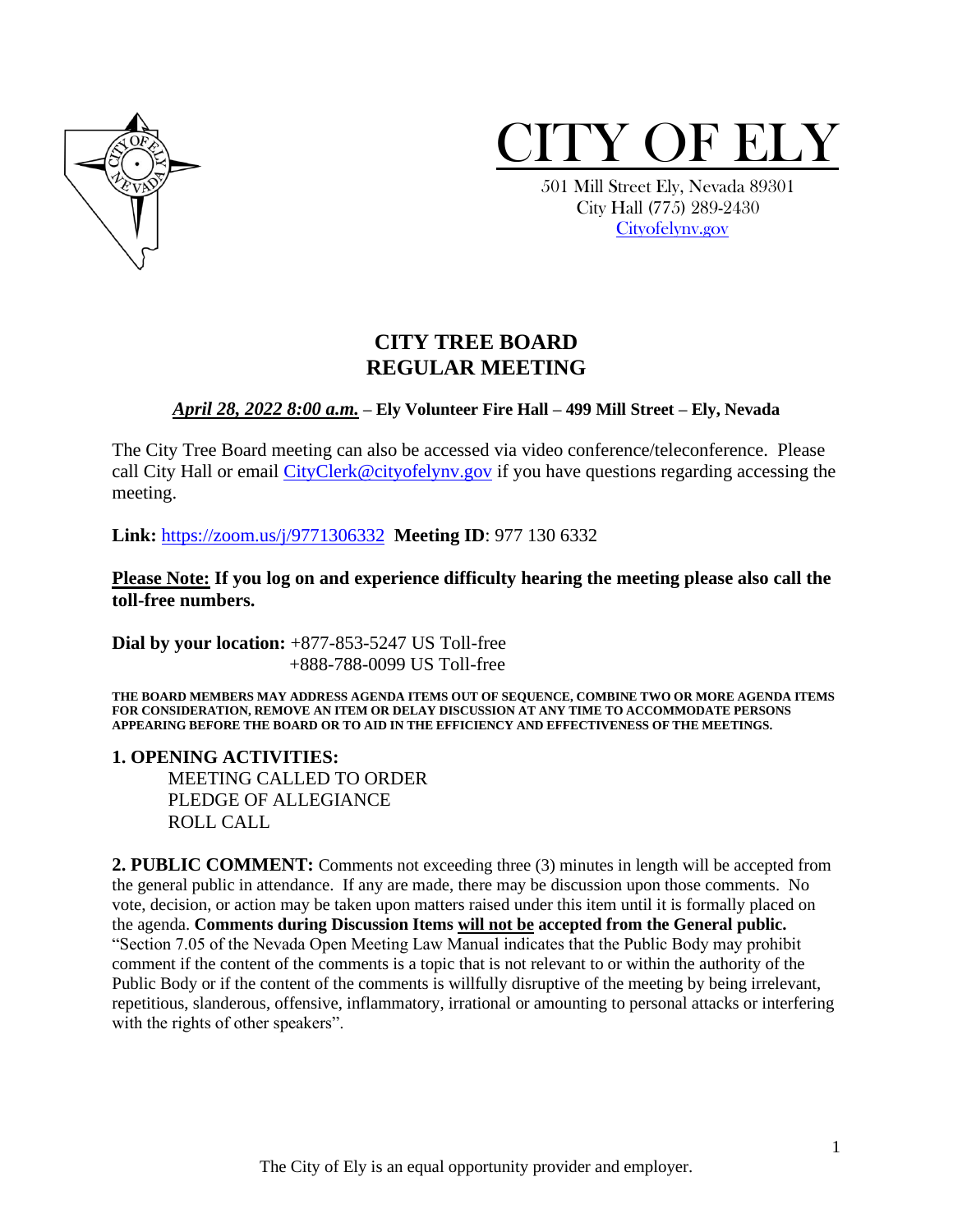# **3. REPORTS**

- **BOARD MEMBERS**
- **BOARD CHAIR**
- **CITY TREASURER**
- **PUBLIC WORKS SUPERVISOR**

# **4. ITEMS FOR DISCUSSION/POSSIBLE ACTION OF THE TREE BOARD.**

**A. CONSENT AGENDA** (These items may be approved in one motion by the Council as its first action of business under For Discussion/Possible Action items.) Approval of the Consent Agenda approves each of these items. Council Members may remove any item from the Consent Agenda by notifying the Mayor or Mayor pro temp.

**MOTION:** Move to approve the Consent Agenda item 4A-1 Minutes.

Moved by: \_\_\_\_\_\_\_\_\_\_\_\_\_\_\_\_ Second by: \_\_\_\_\_\_\_\_\_\_\_\_\_\_\_ Vote: \_\_\_\_\_\_\_\_\_\_\_\_\_\_\_\_\_

- 1. Discussion/For Possible Action –Minutes.
	- [March 24, 2022](https://www.cityofelynv.gov/pdf/TreeBoard/TB4-28-22/TreeBoard03-24-22Minutes.pdf)

### **B. NEW BUSINESS**

- 1. Chairman Wolf Cayenne Engel, Urban and Community Forester (UCF) with the Nevada Division of Forestry – Discussion Only – Presentation on 2014 White Pine County Tree Data.
- 2. Chairman Wolf [Discussion/For Possible Action](https://www.cityofelynv.gov/pdf/TreeBoard/TB4-28-22/TreeMappingSoftwareandgrantap.pdf) Recommendation to allow the City Tree Board to apply for a grant through the Nevada Division of Forestry to pay for Tree Data inventory software with no match.
- 3. Chairman Wolf Discussion/For Possible Action Recommendation to allow the City Tree Board to work with White Pine County on developing a county-wide tree data base and county-wide tree plantings.
- 4. Chairman Wolf [Discussion/For Possible Action](https://www.cityofelynv.gov/pdf/TreeBoard/TB4-28-22/20257_Jack_ConstructionDrawings_FINAL_PlantingPlanOnly.pdf) Recommendation on tree species to be planted as part of the Jack Caylor Park completion.
- 5. Chairman Wolf Discussion/For Possible Action Approval of location and placement of tree donated by Robinson Nevada Mining Company.
- 6. Chairman Wolf Discussion Only Discussion on working with City Public Works Supervisor for the Tree Board to grow trees and plant at the Landfill for site stabilization and beautification.
- 7. Chairman Wolf Discussion Only Discussion regarding vendors for bare root trees for a possible tree farm in the City of Ely.
- 8. Chairman Wolf Discussion Only Discussion regarding future agenda items.